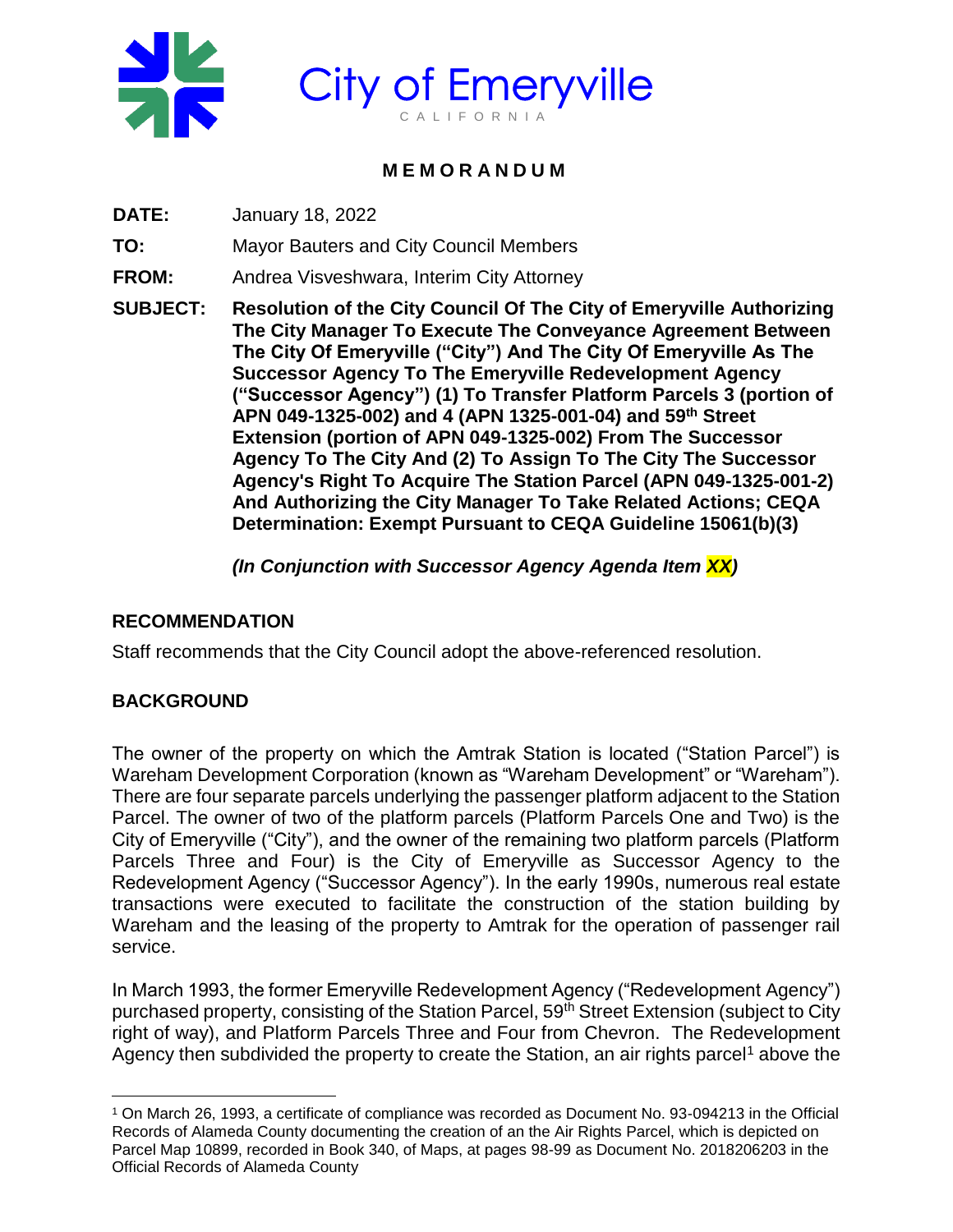Station Parcel, and Platform Parcels Three and Four.<sup>2</sup> The Redevelopment Agency then sold the Station Parcel and air rights parcel back to Wareham for \$1 and retained Platform Parcels Three and Four, and 59<sup>th</sup> Street Extension.

Wareham then developed the Station Parcel as a facility for rail passenger service to be provided by Amtrak. Wareham then leased the Station Parcel back to the Redevelopment Agency. Pursuant to the lease between Wareham and the Redevelopment Agency ("Wareham Lease"), the Station Parcel was to be conveyed to the Redevelopment Agency at the end of the lease term, in 2018 at no additional cost to the Redevelopment Agency. After the Redevelopment Agency leasing the Station Parcel from Wareham, the *City, rather than the Redevelopment Agency,* executed a lease with Amtrak for the Station Parcel and the four Platform Parcels, despite not having a lease with the property owner, Wareham or a sublease with the Redevelopment Agency. The City's lease with Amtrak requires the City to transfer the Station Parcel and all four Platform Parcels to Amtrak upon expiration of the lease at no cost to Amtrak, which the City believes occurred on October 15, 2018. This transfer has not occurred yet.

The City has a stated goal of maintaining an intermodal transit center within the City as reflected in General Plan Goal T-G-3.

### **DISCUSSION**

As required by the agreement between the City and Amtrak, the City is obligated to transfer the Station Parcel and the four Platform Parcels to Amtrak. To do so, it must obtain title to the Station Parcel and title to Platform Parcels 3 and 4. The City already owns Platform Parcels 1 and 2.

The Successor Agency will need to transfer Platforms 3 and 4, the 59<sup>th</sup> Street extension to the City, and its right to acquire the Station Parcel to the City, subject to approval by the Oversight Board and Department of Finance.

Assuming the Successor Agency is able to transfer Platforms 3 and 4 and the 59 Street extension to the City, as well as its right to acquire the Station Parcel to the City, the City will then exercise the right to acquire the Station Parcel from Wareham. Once the City has exercised its assigned right to obtain the Station Parcel, the City will then be in a position to fulfill its obligation its lease with Amtrak to transfer the Station Parcel and four platform parcels.

### **ENVIRONMENTAL REVIEW**

The actions taken authorized by the above-referenced resolutions are exempt from environmental review under CEQA Guideline 15061(b)(3), the common sense exemption. The resolutions authorize actions intended to preserve the status of quo of maintaining the subject property as part of an intermodal transit center.

 $\overline{a}$ <sup>2</sup> The *City* acquired Platform Parcels One and Two from other entities later.